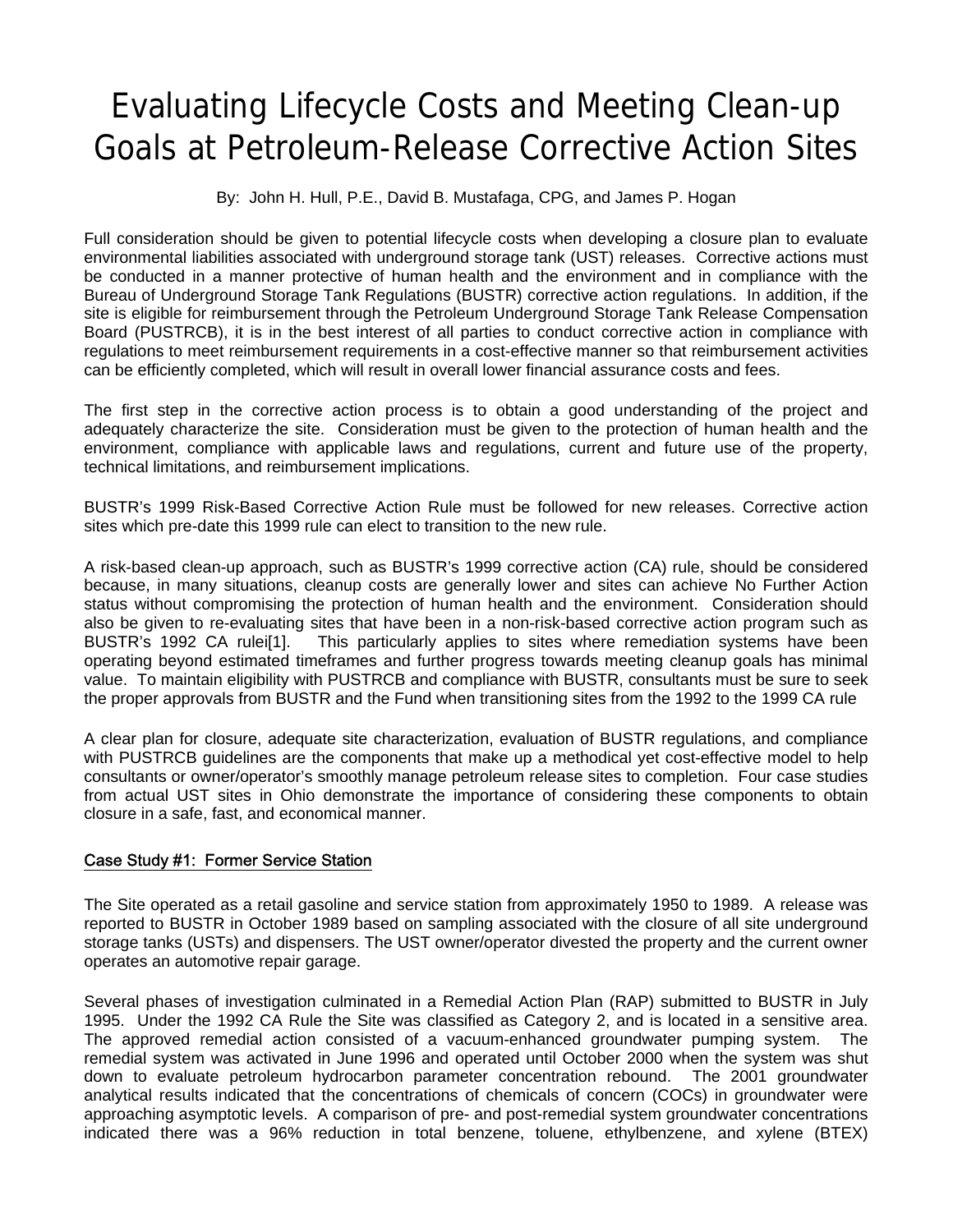concentrations across the Site since remedial system activation; however, wells in the former UST excavation still contained approximately 130 ug/l benzene (down from over 10,000 ug/l pre-system activation). In addition, one monitoring well located near the property line/road and adjacent to buried utilities showed increasing BTEX concentrations in contrast to all other Site wells. The owner/operator performed an investigation that suggested that the well with increasing BTEX was being impacted by an off-Site source and submitted the data in an NFA request letter to BUSTR in April 2001. BUSTR denied the NFA request and asked for either a risk assessment or a revised RAP.

Additional investigation to prove the off-Site source was impractical. As initial remediation dramatically reduced BTEX concentrations to asymptotic levels which remained at concentrations above 1992 CA Rule action levels, it was doubtful that continued remediation would further reduce concentrations below action levels within a reasonable timeframe. Following a screening evaluation and consultation with BUSTR the consultant advised the owner/operator to evaluate the Site under BUSTR's 1999 CA rule. A Tier 1/Tier 2 risk-based evaluation report was submitted to BUSTR in July 2002 based on use restrictions.

For soil, the complete exposure pathways included soil to indoor and outdoor air. None of the benzene concentrations exceeded the Tier 2 site-specific target levels (SSTLs) based on commercial land use. Concentrations of chemicals of concern in groundwater did not exceed SSTLs for on-Site exposure pathways. Since drinking water supply wells are located within 2,000 feet of the Site, groundwater modeling was used to demonstrate the attenuation of COCs to the point of compliance. Following communication of additional information on utility and water well locations BUSTR subsequently issued an NFA subject to a non-residential use restriction in December 2002.

This Site was ineligible for reimbursement by PUSTRCB, but demonstrates the importance of CA rule evaluation. The 1999 CA Rule Tier evaluation afforded the owner/operator the opportunity to obtain a NFA from BUSTR at a much lower lifecycle cost than what would have been necessary to make the same demonstration under the 1992 CA rule. Original lifecycle costs to date for assessment and RAP implementation in accordance with the 1992 CA Rule were on the order of \$400,000 without closure. Likely additional costs for proceeding with corrective action in accordance with the 1992 CA Rule would have cost at least an additional \$80,000, with no guarantee that this effort would have reduced concentrations below applicable action levels or that a 1992 CA Rule risk assessment would have met criteria for site closure. The incremental costs to enter the 1999 CA rule was \$25,000; a dramatic savings.

### **Case Study #2: Former Gasoline Station**

This Site operated as a gasoline retail and service station from 1963 to 1992 at the corner of a busy intersection. A release associated with the former gasoline USTs, piping, and dispenser islands was reported in November 1989. BTEX concentrations in soil and groundwater exceeded both 1992 and 1999 CA rule action levels.

Numerous investigations were conducted at the Site from 1989 through 2002. The owner/operator eventually divested the property during the corrective action process and worked with the current property owner to minimize disruptions to his operating business. Hence, a cost-effective solution was initiated that would satisfy the requirements of BUSTR while minimizing disturbance to the ongoing business.

 The various investigations initially conducted at the Site under the 1992 CA rule include site assessment, a UST closure, two soil excavations, periodic light non-aqueous phase liquid (LNAPL) recovery, installation of a contaminated groundwater and soil vapor interceptor trench, vacuum-enhanced groundwater pump and treat, and *in-situ* aerobic and anaerobic microbe bioremediation. Environmental costs associated with this work totaled over \$400,000. To obtain closure under the 1992 CA rule, additional soil remediation would require removal of approximately 1,000 cubic yards of soil, and groundwater remediation would need to include a pump and treat system. Additional costs to obtain closure under the 1992 rule were estimated at over \$110,000 for soil management and \$200,000 for a pump and treat system.

 The owner/operator elected to re-evaluate the Site under the 1999 CA rule in November 2000. Site-specific target levels (SSTLs) were developed, and the 95% upper confidence limit (UCL) was derived. Both indicated that some remedial action was necessary to obtain closure. Based on the new analysis, the consultant determined that soil excavation of approximately 400 cubic yards would be required. While this represented a significant savings, the anticipated duration of 2-3 weeks to complete the excavation and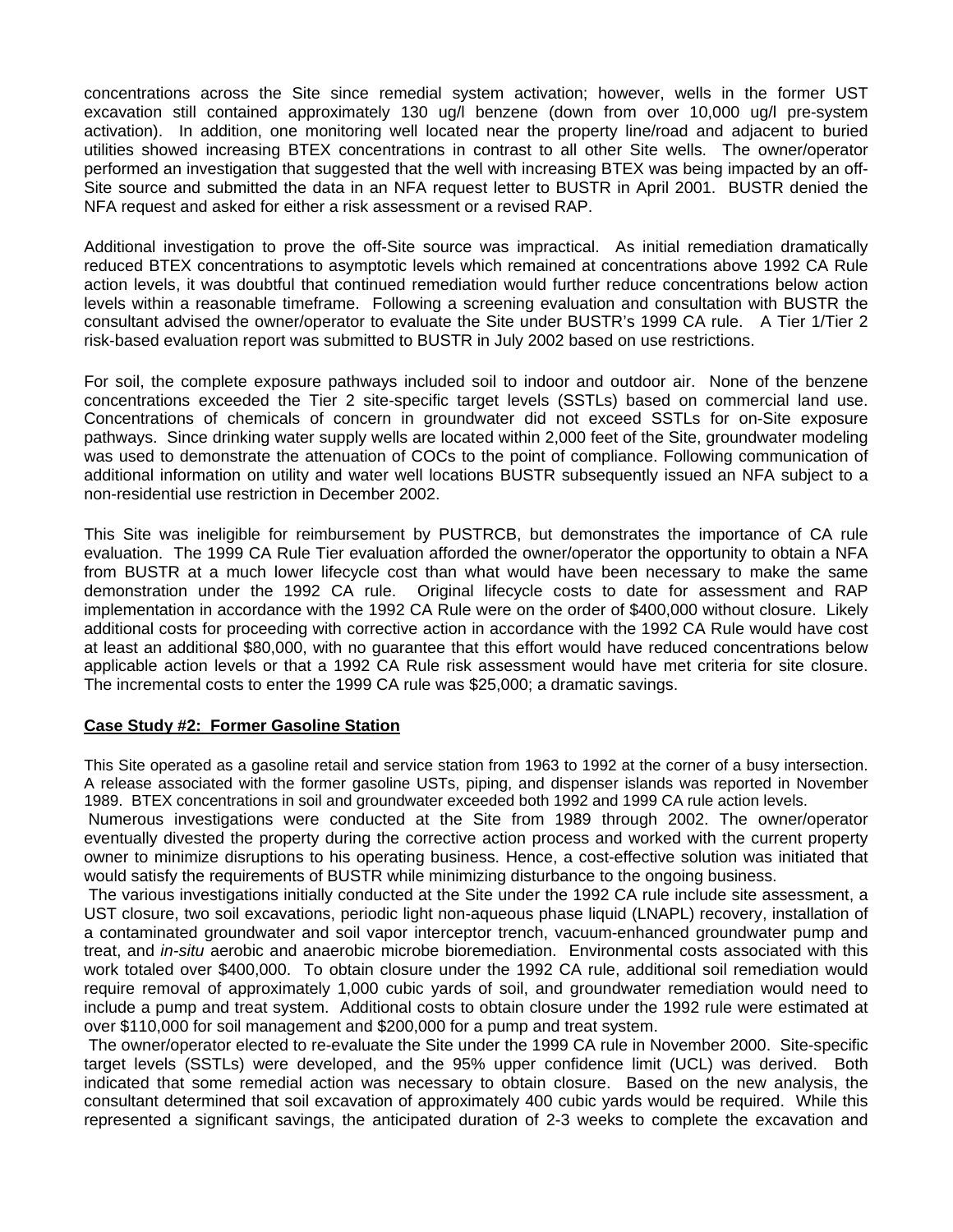repave the asphalt was still a concern to the current property owner because the work would have disrupted the operating business.

 The consultant and owner/operator then met with a BUSTR coordinator to review Tier 2 options. The BUSTR coordinator advised further review of the 95% UCL. The consultant re-evaluated the source area using a distribution-free method for determining the 95% UCL and found it unnecessary to excavate, resulting in an additional cost savings of approximately \$50,000 under the 1999 CA Rule without interrupting business. BUSTR issued an NFA for the Site in December 2002.

This case history demonstrates how not only is site re-evaluation under the 1999 CA rule important to lifecycle-cost reduction, but effective project management and sound scientific research can significantly reduce the lifecycle cost as well. The total lifecycle cost for this Site excluding well-decommissioning costs is \$445,100. If the Site continued to be evaluated under the 1992 CA Rule, the projected lifecycle total would exceed \$710,000, increasing lifecycle costs by as much as 60%. These costs were eliminated under the 1999 CA Rule. Plus, avoiding additional excavation reduced the total lifecycle cost by another 10%. Had the 1999 CA Rule been available when the project started, the savings would have been even more significant.

### **Case Study #3: Active Service Station**

This Site is an active gasoline station that had intermittent free product in one well. After the site assessment was completed, a RAP was prepared and approved by BUSTR and PUSTRCB in accordance with BUSTR's 1992 CA rule. Concentrations of benzene in soil and groundwater were significantly above BUSTR Category 3 action levels. A remediation system was designed in 2001, including vacuum-enhanced groundwater pumping. The consultant recommended delaying the system installation so they could reevaluate the COCs in accordance with the 1999 CA rule. This evaluation, though currently in progress, indicates that the concentrations of benzene in soil are below the Tier 2 SSTLs for non-residential property use. Additionally, the drinking water pathway has been eliminated; therefore, the sole groundwater exposure pathway is volatilization to indoor air. The concentration of dissolved benzene in groundwater is below the BUSTR Tier 2 SSTL for this pathway.

A thin layer of free product (i.e., less than one inch) appears to be intermittently present in one of the on-Site wells. Therefore, periodic long-term product recovery will be necessary to address this compliance issue. Because this product has not migrated since the release several years ago, it is unlikely that additional remediation will be likely beyond periodic manual bailing.

Costs to date for assessment, pilot testing, RAP preparation, and system design are approximately \$142,500. Likely additional costs for proceeding with corrective action in accordance with the 1999 CA rule are estimated at \$20,000.

Had the project proceeded under the 1992 CA rule, the owner/operator would have incurred additional costs estimated at \$310,000 for equipment, permitting, system installation, operation and maintenance, and four years of groundwater monitoring. Had this release been investigated under the 1999 CA rule from the beginning, the owner/operator would have saved an additional \$25,000 that was spent on developing the RAP.

#### **Case Study #4: Former Service Station Site**

The Site consisted of one 1,000-gallon steel gasoline underground storage tank (UST), one 2,000-gallon steel UST, one dispenser island, and associated product piping removed in 1998. Two dispensers were removed previously. A release was identified for the Site on April 1, 1998.

The Site was eligible for reimbursement and qualified for hardship status because the Site owner filed for bankruptcy. The estate was under the control of a Trustee. Although a buyer was interested in purchasing the property, the Trustee could not divest the property until regulatory closure was obtained for the environmental liabilities associated with the UST release. The Trustee hired a consultant to perform the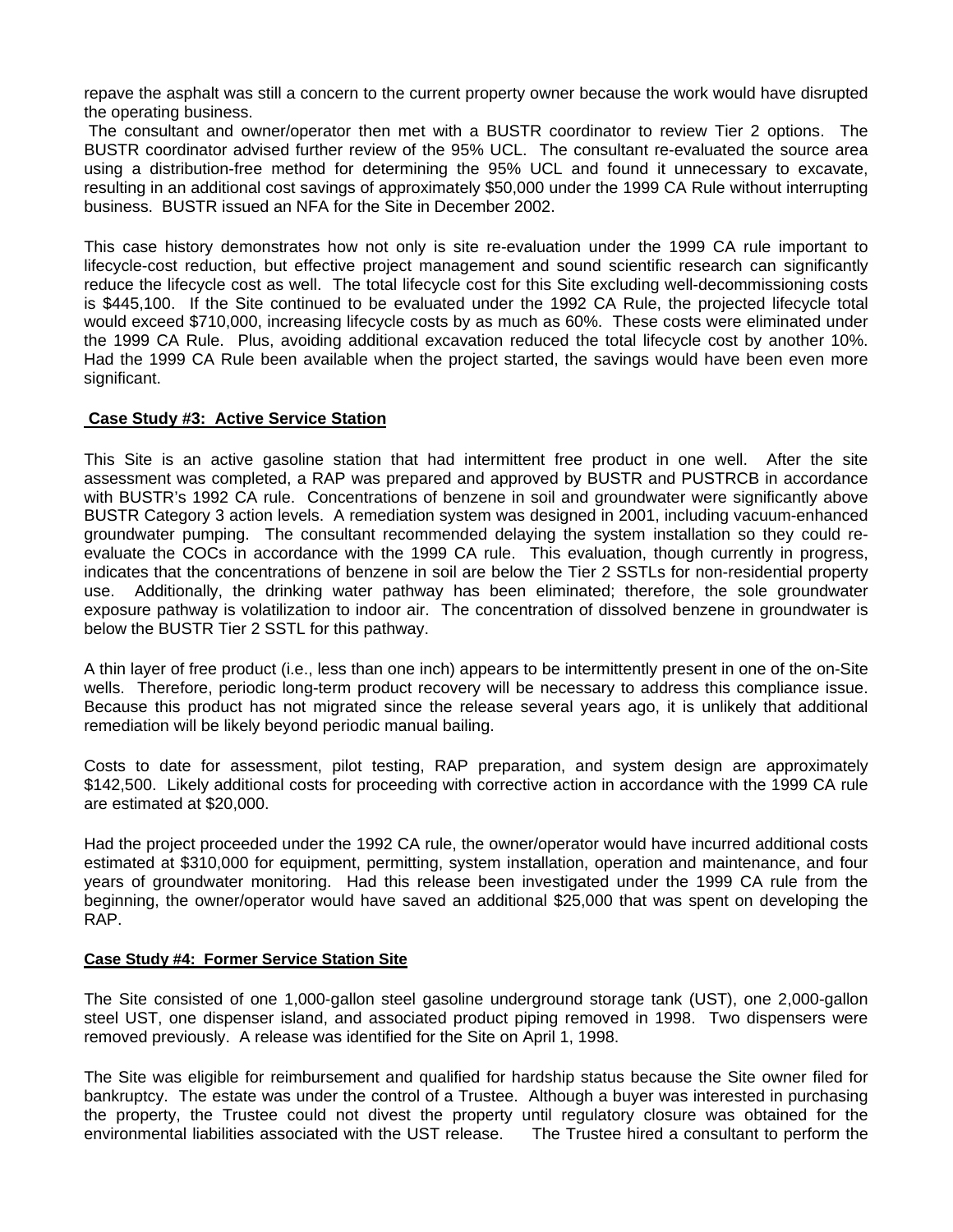site assessment. Given the above, it was critical for all parties involved to develop a timely, cost-effective corrective action plan.

Site assessments conducted in 1998 and 2000 revealed high concentrations of benzene and methyl-tert butyl ether (MTBE) in soil and MTBE in groundwater. The Site was initially evaluated under the 1992 CA rule, but was transferred into the 1999 CA rule to employ risk-based standards.

Initially, the consultant recommended an interim response action consisting of limited excavation of the source area as the most effective means to closure. Pre-approval was granted by PUSTRCB to collect additional soil samples around the source area to delineate the extent of hydrocarbons in soil. However, close examination of the local zoning maps showed that much of the source area is contained within the right-of-way (ROW) of an adjacent state route. According to the Ohio Department of Transportation (ODOT), no structures may be built within a state ROW without obtaining a permit. The Trustee also agreed to placing land-use restrictions on the Site that would ensure the land be used for commercial purposes only and prohibit the installation of any wells on Site other than environmental monitoring wells.

The soil pathways were consequently considered incomplete based on the above restrictions. The groundwater pathways to off-site receptors were evaluated by modeling. Closure was ultimately obtained in June 2002 after two quarterly groundwater-sampling events verified the modeling results.

This environmental investigation exemplifies how diligent project management, working knowledge of the regulations, and a comprehensive review of all the available Site information resulted in not only valuable lifecycle cost savings of approximately \$50,000, but also a relatively short lifecycle duration of four years. The total lifecycle cost for the environmental investigation was \$51,115 of which \$38,872 was reimbursed, or is pending reimbursement, after the \$11,000 deductible was met. Overall, the lifecycle costs were reduced by 50% as shown on Figure 1.

### **DISCUSSION**

The successful closure strategies discussed above may be applied to many UST Sites throughout Ohio, resulting in significant lifecycle cost savings while being fully protective of human health and the environment. Lower project costs not only result in lower direct costs to the owner/operator and PUSTRCB, they will also help PUSTRCB keep financial assurance program fees at lower levels. The two common themes among the four case studies are (1) establishing the Site under the 1999 CA Rule; and (2) effective project management.

Figure 1 illustrates the cost savings realized for each case study. Note that the potential maximum lifecycle cost for Case Study 4 is only 15%-25% of the total potential maximum costs associated with the other three case studies. One reason for the difference is because potential maximum lifecycle costs for case studies 1-3 were derived as if the Site would remain in the 1992 CA Rule, whereas the potential maximum lifecycle cost for Case Study 4 was estimated based on obtaining closure in the 1999 CA Rule. Hence, potential maximum lifecycle costs are typically much lower for UST Sites being evaluated solely in the 1999 CA Rule.

Successfully evaluating lifecycle costs requires sound science coupled with meticulous project management. All practical avenues must be explored to identify the most cost-effective closure strategy based on available Site data and the consultant must have a clear understanding of BUSTR regulations and PUSTRCB guidelines.

Lastly, as important as it is to lower lifecycle costs to keep financial assurance program fees under control, it is just as important to the owner/operator to receive reimbursement for corrective actions if the site is eligible. To do so, the owner/operator or consultant should perform the corrective action work within the guidelines set forth by PUSTRCB. If the PUSTRCB guidelines are followed, and receipts and invoices are retained and submitted in a reimbursement application in a timely manner, the owner/operator may increase his level of reimbursement and reduce related transaction costs.